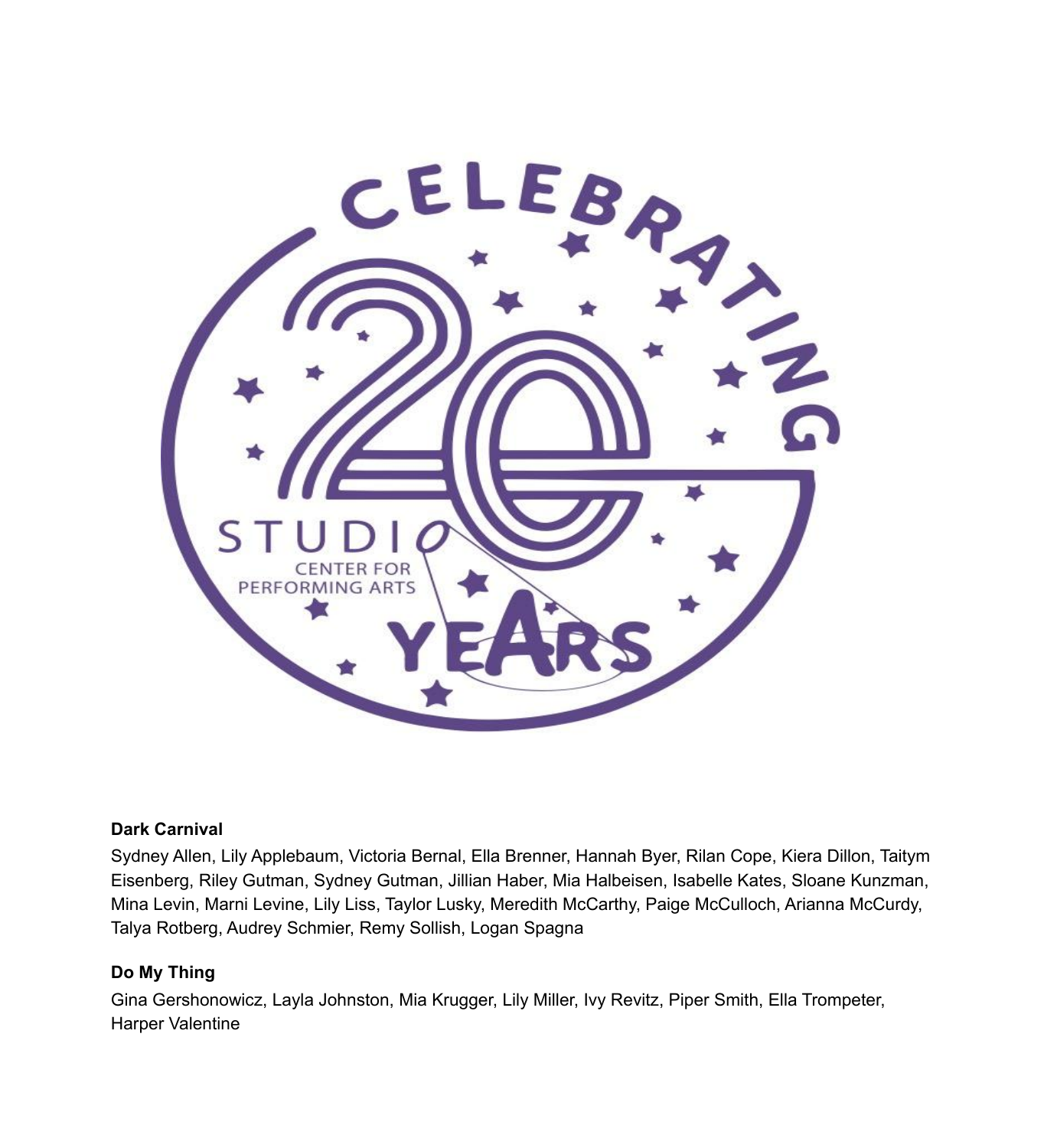# **Let It Be**

Taitym Eisenberg, Payton Renusch, Bree Swedler

## **I Get To Love You**

Sydney Arnkoff, Riley Belkin, Sophie Foltyn, Chloe Hefner, Francesca La Marco, Zoe Laker, Sasha Pipia, Stella Weitzman

## **Follow My Tik Tok**

Arie Adamczyk, Sydney Allen, Victoria Bernal, Ella Brenner, Hannah Byer, Cate French, Danielle Gouda, Riley Gutman, Mina Levin, Meredith McCarthy, Paige McCulloch, Arianna McCurdy, Sami Perry, Blake Rubenfaer, Darwin Stutz, Rylie Wolgin

## **Count On Me**

Abigail Brzezinski, Phoebe Falik

## **Yes I Can**

Gina Gershonowicz, Layla Johnston, Mia Krugger, Ivy Revitz, Piper Smith, Ella Trompeter, Harper **Valentine** 

## **Rhythm Nation**

Suri Haberman, Samarah Herkowitz, Ella Kerwin, Stevie Kushner, Arielle Levine, Madison Levine, Whitney Margulies, Zoe Nodel, Ella Theron, Tess Wizenberg

#### **Jump Shout Boogie**

Cassie Allen, Lily Applebaum, Victoria Bernal, Evelynn Brenner, Hannah Byer, Talia Colton, Riley Gutman, Marni Levine, Lily Liss, Arianna McCurdy, Payton Renusch, Logan Spagna

#### **I Want Candy**

Colette Colman, Hanna Frehsé, Sophie Kaufman

#### **Calling All The Monsters**

Elle Beznos, Taitym Eisenberg, Phoebe Falik, Bryce Feld, Sydney Gutman, Jillian Haber, Brooklyn Leib, Cailey Levine, Mia Levine, Eden Liss, Taylor Lusky, Audrey Schmier

#### **Beggin**

Miles Foltyn, Sloane Hittleman, Mia Krugger, Juliana Nori, Harper Ringold, Maya Rosen, Harper Valentine

#### **Heroes**

Alexei Coopersmith, Liam Dillon, Ricky Hefner , Noa Lader, Parker Lingeman

#### **Dog Days Are Over**

Sydney Allen, Victoria Bernal, Ella Brenner, Hannah Byer, Riley Gutman, Mina Levin, Meredith McCarthy, Paige McCulloch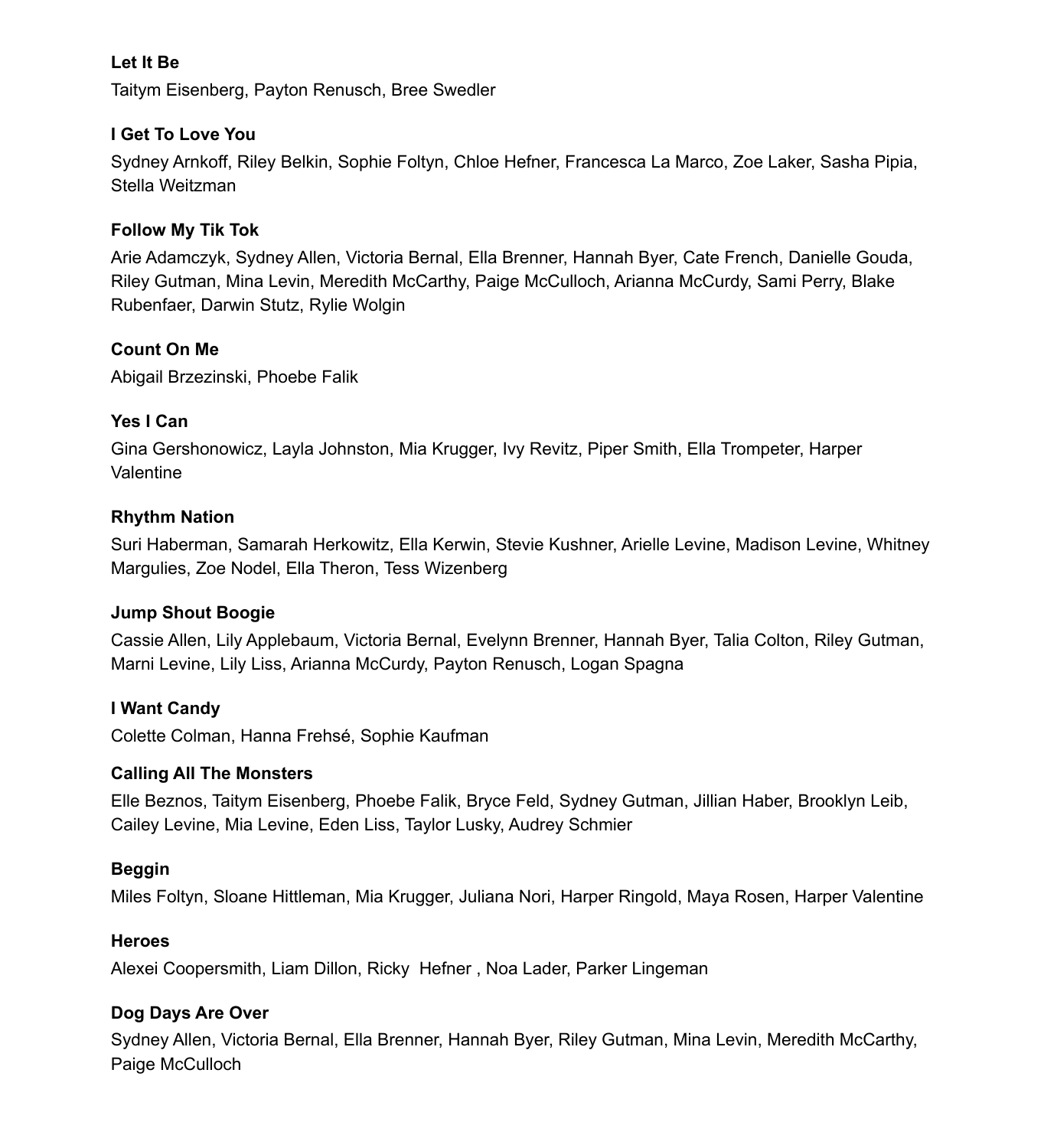## **Back In The Day**

Evelynn Brenner, Talia Colton, Mia Halbeisen, Frankee Kline, Lyla Komorn, Sloane Kunzman, Marni Levine, Lily Liss, Logan Spagna

# **I Feel Good**

Abigail Brzezinski, Phoebe Falik, Sophie Foltyn, Anneliese French, Sammy Gupta, Brooke Halprin, Simren Kelkar, Ainsley McEvoy, Scarlett Perakis, Riley Quisling, Olivia Rickard, Hope Stutz

# **Nothing Suits Me Like A Suit**

Victoria Bernal, Arianna McCurdy

# **I Gotta Feeling**

Claire Bradley, Gina Gershonowicz, Jillian Haber, Layla Johnston, Mia Krugger, Lily Miller, Bar Schuchman, Piper Smith, Noa Steckler, Stella Steinbock, Ella Trompeter

## **Stretch Break**

Claire Crane, Nora Hock, Cece Sasson, Lolita "LuLu" Weitz, Simone Weitz, London Drew Wolf

## **Together Again**

Cassie Allen, Evelynn Brenner, Katelyn Krivan

# **Drum Trip**

Victoria Bernal, Hannah Byer, Riley Gutman, Marni Levine, Lily Liss, Arianna McCurdy, Logan Spagna

#### **Hey Baby!**

Gina Gershonowicz, Layla Johnston, Mia Krugger, Ivy Revitz, Piper Smith, Ella Trompeter, Harper Valentine

#### **Money**

Jayna Cunningham, Chloe Hefner, Zoe Laker, Meilin LaSovage, Ikya Muppuri, Stella Weitzman

#### **Move Your Feet**

Ava Fried, Hazel Morgan, Ella Rubin, Ruby Steinhart

#### **The Rose**

Lily Applebaum, Talia Colton, Kiera Dillon, Phoebe Falik, Jillian Haber, Mia Halbeisen, Sloane Kunzman, Marni Levine, Lily Liss, Riley Quisling, Logan Spagna

#### **Medicine**

Victoria Bernal, Arianna McCurdy

#### **Work For It**

Emilia Haley, Vanessa Murgulet, Maya Rosen, Paige Ruppert, Harper Valentine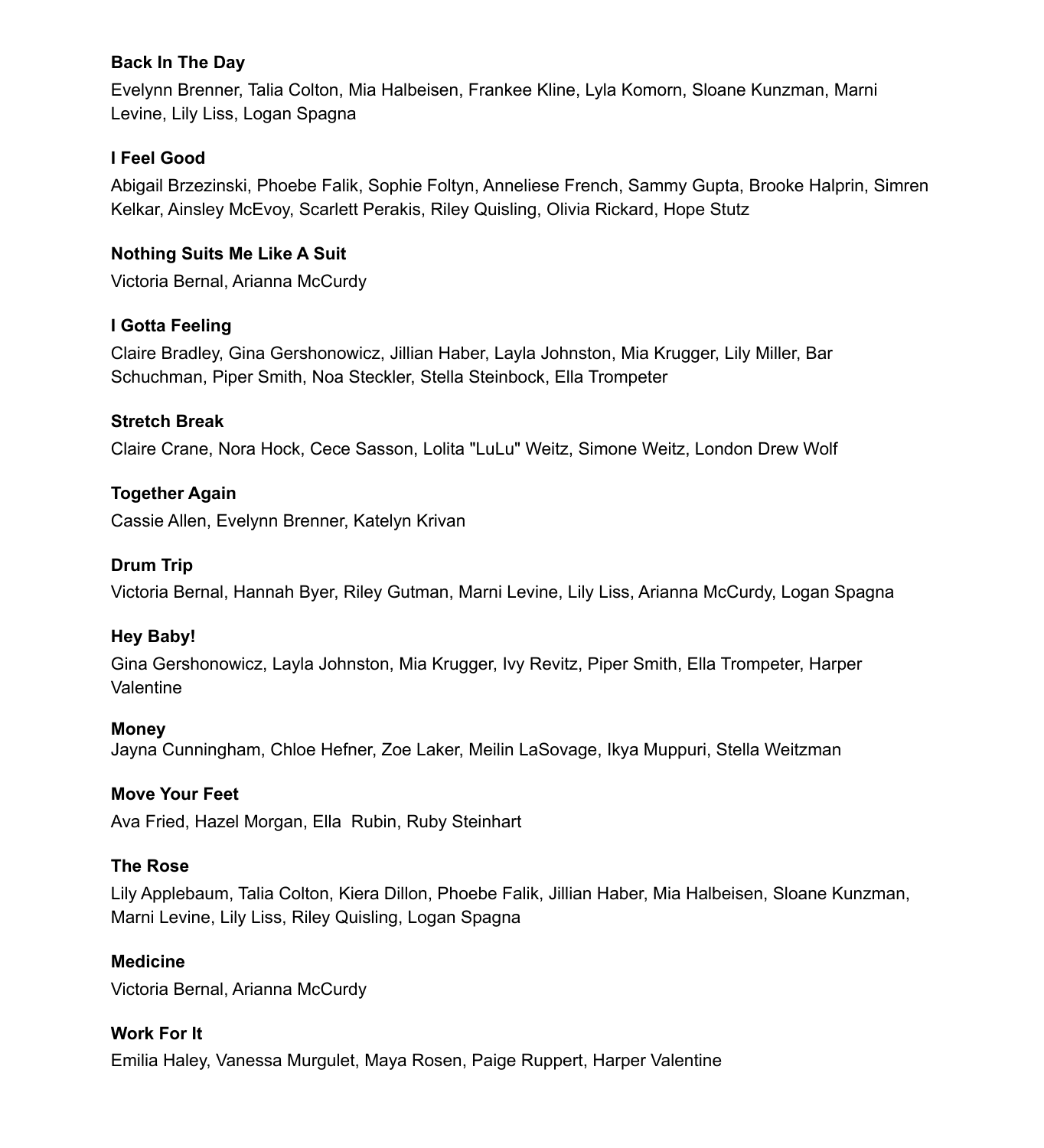#### **Fast**

Arie Adamczyk, Riley Belkin, Isadora Demski, Lyla Komorn, Natalia Mauro, Sami Perry, Sasha Pipia, Maya Radloff, Blake Rubenfaer, Morgan Wolfson, Rylie Wolgin

# **InstaFamous**

Elle Beznos, Taitym Eisenberg, Bryce Feld, Gina Gershonowicz, Sydney Gutman, Jillian Haber, Layla Johnston, Taylor Lusky, Audrey Schmier, Bar Schuchman, Noa Steckler, Stella Steinbock, Bree Swedler

# **Once Upon A Dream**

Victoria Bernal, Rilan Cope, Ivy Findling, Danielle Gouda, Riley Gutman, Isabelle Kates, Arianna McCurdy, Annelise Ross, Talya Rotberg, Remy Sollish

# **Major**

Marni Levine, Lily Liss

## **To Make You Feel My Love**

Ahuva Gabay, Emilia Haley, Vanessa Murgulet, Harper Valentine

## **Slay**

Neena Batra, Riley Belkin, Jayna Cunningham, Frankee Kline, Valerie Pedretti, Sasha Pipia, Morgan **Wolfson** 

#### **Insecurities**

Victoria Bernal

# **It's Time To Celebrate**

Luca Dibble, Samarah Herkowitz, Eloise Husek, Ella Kerwin, Ella Krugger, Stevie Kushner, Madison Levine, Whitney Margulies, Olivia Morgan, Elise Stotland, Tess Wizenberg

# **Teddy Says**

Quinn Benhamou, Caroline Cooley, Grey Heitkamp, Sophie Kaufman, Kaya Young

#### **Mona Lisa & Mad Hatter**

Sydney Allen, Neena Batra, Ella Brenner, Hannah Byer, Sydney Gutman, Mina Levin, Taylor Lusky, Meredith McCarthy, Paige McCulloch, Audrey Schmier

# **Wherever You Will Go**

Cassie Allen, Lily Applebaum, Victoria Bernal, Talia Colton, Riley Gutman, Marni Levine, Lily Liss, Valerie Pedretti, Payton Renusch

# **Burn It Up**

Evelynn Brenner, Cate French, Darwin Stutz